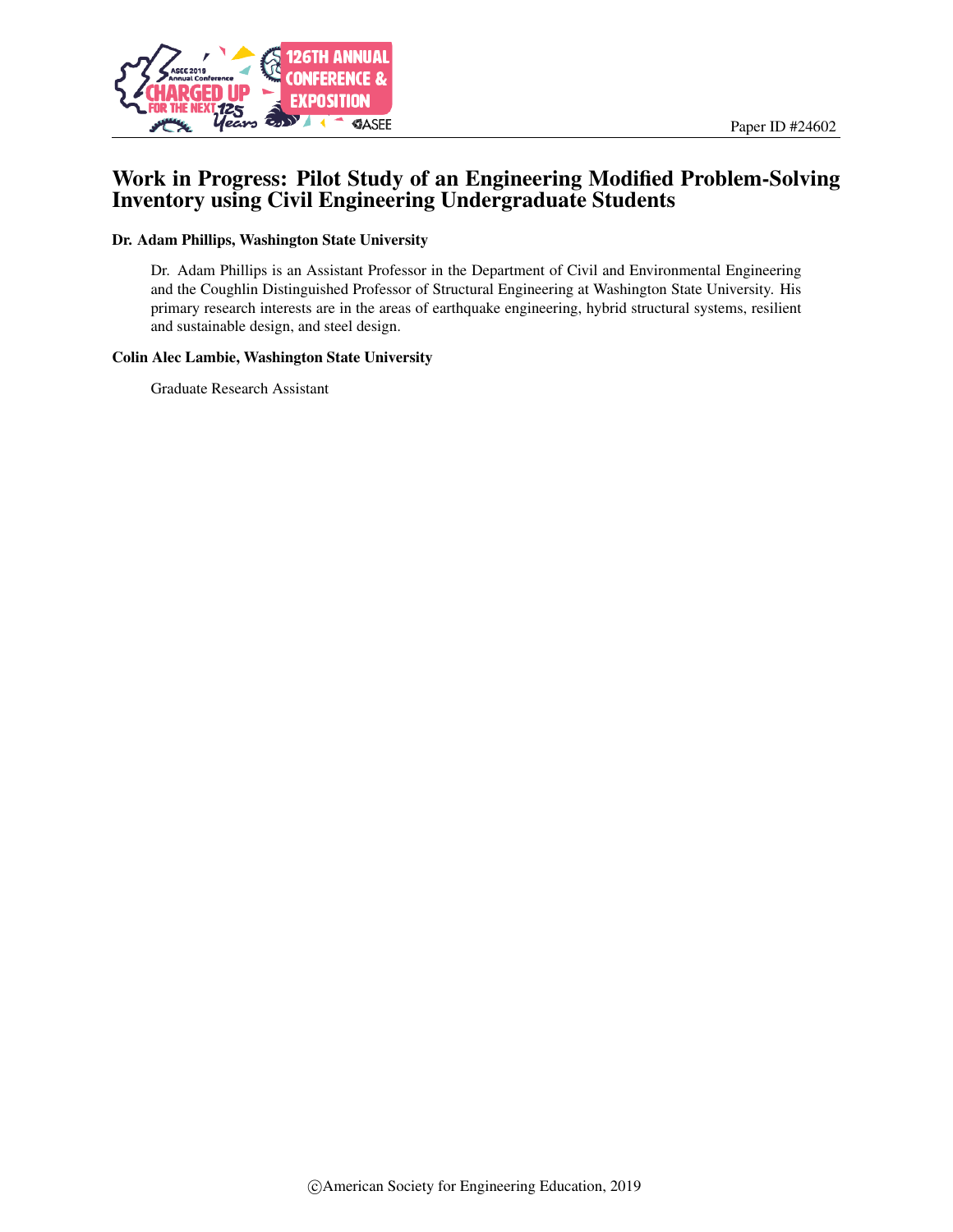# **WIP: Pilot Study of an Engineering Education Focused Problem-Solving Inventory using Civil Engineering Undergraduate Students**

### Abstract

This work in progress (WIP) paper describes the development of a new engineering modified problem solving inventory (EM-PSI). The EM-PSI is a student's self-assessment of their problem solving and critical thinking abilities broken down into three sub-categories, 1) problem solving confidence, 2) approach-avoidance style, and 3) personal control. The EM-PSI is an innovative tool that is eventually intended be used as an evaluation metric, together with traditional metrics such as GPA and test scores, to improve pedagogical techniques and curricular content.

The EM-PSI was evaluated in a pilot study by distributing a 30 question survey to undergraduate civil engineering students and engineering faculty at Washington State University in the Fall 2017 and Spring 2018. The survey was voluntary and there was a total of 73 responses in the target groups. Internal consistency of the EM-PSI items was evaluated using Cronback's alpha for each sub-category and it was determined that each has acceptable reliable. Initial results for an ANOVA analysis are also presented.

The initial statistical results show that EM-PSI is statistically significant between undergraduate students and engineering faculty. Post-hoc analysis that will be conducted in the future will determine if class year, gender, type of high-school education, and/or parents being engineers has any significant effect on EM-PSI score. Future research hopes to demonstrate that the EM-PSI is reliable, consistent, and a good predictor of technical problem solving. EM-PSI scores will provide educators with another tool to track the effects of pedagogical changes (i.e. flipped classroom, problem-based learning modules, etc.) and curricular changes on student selfassessment of their critical thinking and problem solving ability.

### 1. Motivation

All instructors have observed differences in problem solving ability and self-motivation between students. Even among well performing students with high GPA's there are those who are excellent a self-guiding through problems and those who can only follow a prescriptive process. Problem solving and critical thinking are often lauded as the primary skills developed during formal engineering education. However, the most common evaluation metrics do not measure overall problem solving ability. Instead, they test student proficiency for a specific subject or method. A tool is needed to measure student critical thinking and problem solving ability.

This study developed a metric for measuring student's self-assessment of their technical problem solving and critical thinking abilities, called the engineering modified problem solving inventory (EM-PSI). While measuring student perceptions does not provide a direct measure of actual problem solving ability, it does provide information about other components of critical thinking, such as self-confidence and self-control. This work-in-progress paper lays the conceptual foundation for the EM-PSI, describes how the EM-PSI is envisioned to be used for curricular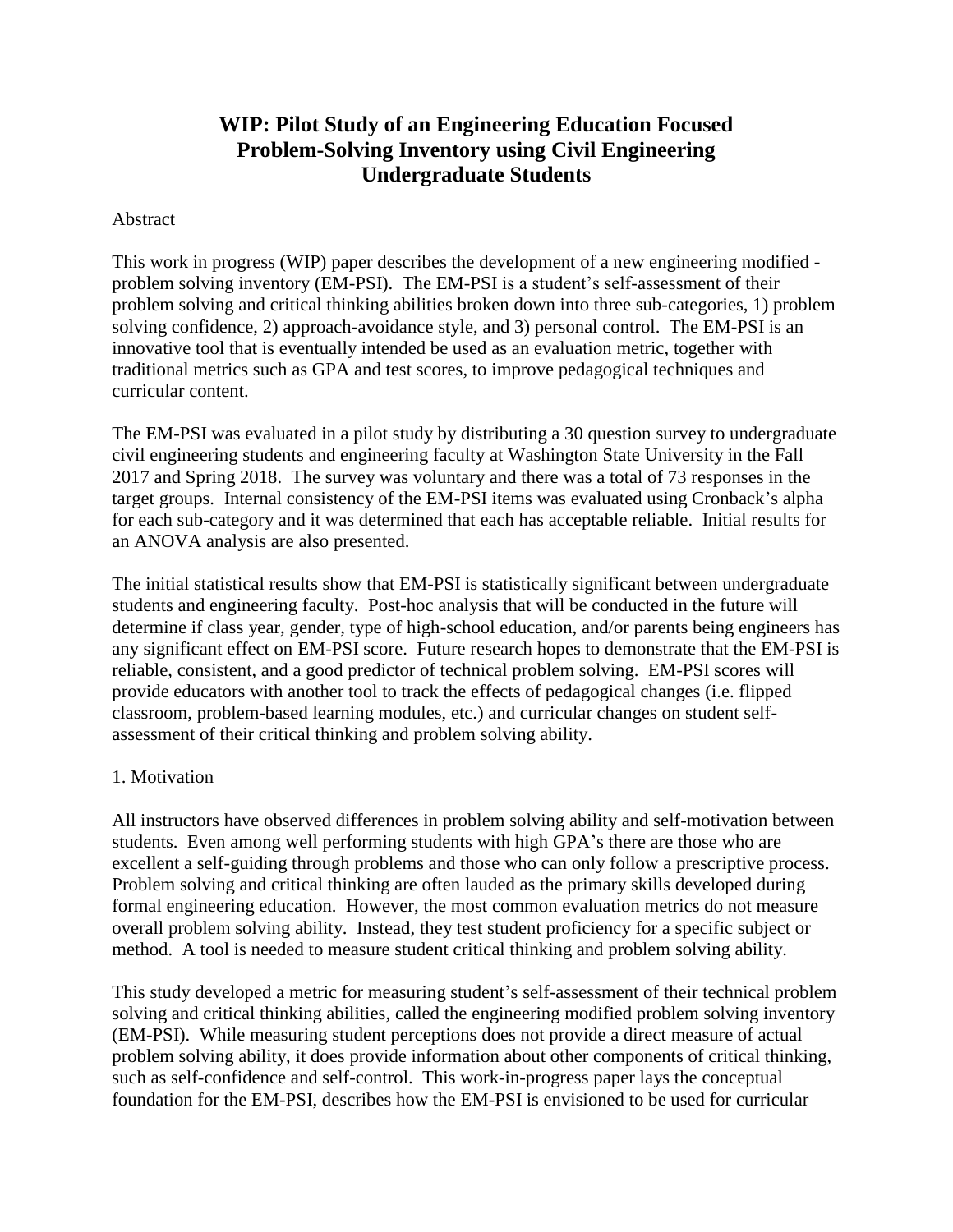development and student assessment, and presents initial findings of a pilot study on 73 undergraduate students and faculty members in Civil Engineering at WSU.

## 2. Background on Problem Solving Inventory

Critical thinking and problem-solving has been studied extensively in psychology [1], [2], [3] and engineering education [4], [5]. Heppner and Peterson [6] developed a problem-solving inventory (PSI) that identified three different underlying dimensions of real-life problem solving using principal-components factor analysis. The three dimensions were labeled problem-solving confidence (PSC), approach-avoidance style (AAS), and personal control (PC). The PSC items assess an individual's confidence in engaging in a wide range of problem-solving activities. The AAS items assess whether an individual approaches or avoids different challenging problems. Lastly, the PC items measure an individual's self-control and self-efficacy.

Though other problem solving inventories exist [7], none have been studied and validated as much as the Heppner and Peterson PSI. Over a hundred studies have demonstrated the validity and internal consistency of the PSI for measuring perceptions of problem-solving [8], many specifically focused on students and teachers [9], [10], [11], [12], [13], [14], [15]. Despite the large body of research supporting the PSI, some criticisms can also be made. Namely, selfassessment of personal abilities is inherently affected by self-esteem, or an individual's feelings about their own value and capabilities. Poor appraisals can be associated with low self-esteem rather than low self-efficacy, which could be the case for an individual who scores low on PSI but is known by an instructor to be a good self-motivated student who succeeds a problemsolving. Similarly, a known bad student at problem-solving could score high on PSI due to an over-inflated evaluation of their own abilities.

## 3. Engineering Modified Problem Solving Inventory

The Heppner and Peterson [6] PSI was developed to measure adults' individual perceptions of their problem-solving ability for day-to-day life and is a 35 item instrument, with 3 filler items (therefore scored out of 32 items) measured on a 6-point Likert-type scale. The Heppner and Peterson PSI questions were modified for engineering students because the original questions were too vague to illicit student perceptions about their *technical* problem solving, rather they would answer based on how they approach *everyday* problem solving. The EM-PSI retained the format of the original PSI, but was reduced to 25 items to make it quicker to complete and thereby possibly increase the number of participants who would complete the full survey.

The original PSI consisted of three interrelated subscales, problem solving confidence (PSC), approach-avoidance style (AAS), and personal control (PC). The EM-PSI retained these three subscales and the pilot study did not attempt to re-analyze the component factor analysis. Instead it was assumed that the critical subscales would remain consistent with the original PSI research. Since the wording of the individual items was modified, the internal validity of the EM-PSI questions was evaluated and is discussed in the next section.

Table 1 shows the questions of the EM-PSI and what subscale each question is associated with. Due to space constraints, the original PSI is not provided, but some questions were modified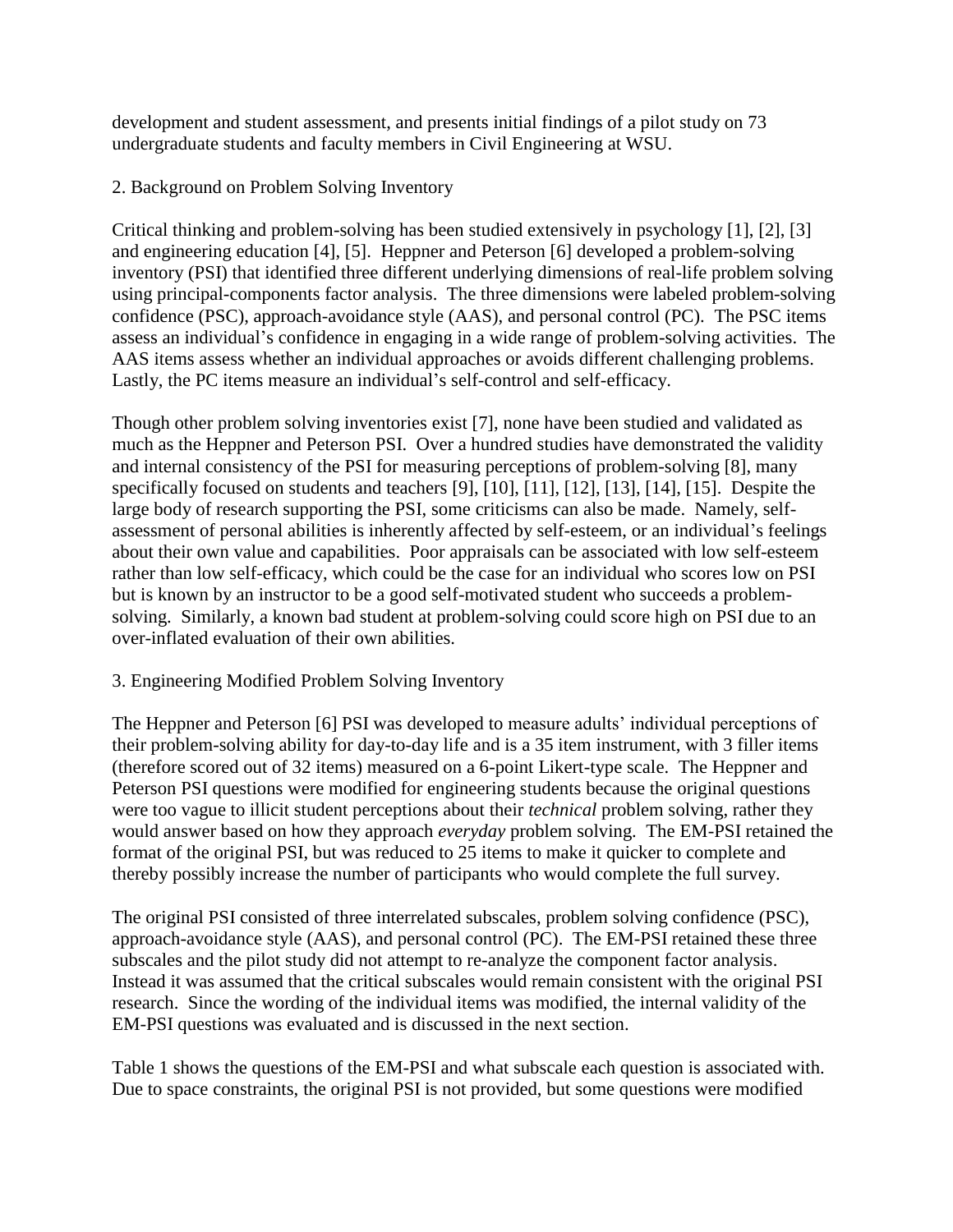more than others. For example, item 2 is unmodified from the Heppner and Peterson PSI, however item 7 was modified from "*when I have a problem, I think up as many possible ways to handle it as I can until I can't come up with any more ideas"* to what is shown in Table 1.

| <b>Item</b>    | <b>Engineering Modified PSI (EM-PSI)</b>                                                                                                                                     | <b>Subscale</b>  |
|----------------|------------------------------------------------------------------------------------------------------------------------------------------------------------------------------|------------------|
| 1              | When I face a complex problem, I first define exactly what the problem goal(s) is.                                                                                           | AAS              |
| $\sqrt{2}$     | When a solution method to a problem was unsuccessful, I do not examine why it did not work.                                                                                  | AAS              |
| 3              | If my first effort to solve a problem was unsuccessful, I become unsure about my ability to<br>solve the problem without assistance.                                         | ${\rm P}{\bf C}$ |
| $\overline{4}$ | After I have successfully solved a problem, I do not analyze what went right and what went<br>wrong during the process.                                                      | AAS              |
| $\sqrt{5}$     | I am usually able to think of creative and effective approaches to solve a problem.                                                                                          | <b>PSC</b>       |
| 6              | After I have attempted to solve a problem, I compare the actual outcome with my expected<br>outcome.                                                                         | AAS              |
| 7              | When faced with a new problem, I consider as many viable solution methods as possible.                                                                                       | AAS              |
| $\,8\,$        | I have the ability to solve most problems, even if no solution is immediately apparent to me.                                                                                | <b>PSC</b>       |
| $\overline{9}$ | Many problems I face regularly are too complex for me to solve without assistance.                                                                                           | <b>PSC</b>       |
| 10             | When starting a problem, I tend to try the first solution method I think of to solve it.                                                                                     | AAS              |
| 11             | When deciding on a solution method, I do not consider the chances of success of each method<br>versus the time investment required to implement each method.                 | AAS              |
| 12             | When I make a plan to solve a problem, I am almost certain that I can make it be successful.                                                                                 | <b>PSC</b>       |
| 13             | I try to predict the overall outcome of carrying out a particular solution method before starting<br>the problem.                                                            | AAS              |
| 14             | If I try to think of viable solution methods, I usually do not come up with many options.                                                                                    | <b>AAS</b>       |
| 15             | If given sufficient time, I believe I can solve most problems without assistance.                                                                                            | <b>PSC</b>       |
| 16             | When faced with a new type of problem, I have confidence that I can handle potential<br>difficulties.                                                                        | <b>PSC</b>       |
| 17             | Frequently, when solving a problem, I feel like I am guessing or regurgitating past solutions of<br>similar problems without understanding the underlying theory (theories). | ${\rm P}{\bf C}$ |
| 18             | I have a systematic method for comparing viable solution methods to make problem-solving<br>decisions.                                                                       | <b>AAS</b>       |
| 19             | When I begin a new type of problem, I first conduct a literature survey to collect and research<br>relevant information.                                                     | <b>AAS</b>       |
| 20             | Sometimes I am overwhelmed by a problem and do not attempt to solve it unassisted.                                                                                           | ${\rm P}{\bf C}$ |
| 21             | After implementing a solution method for a problem, my expected outcome usually matches<br>the actual outcome.                                                               | <b>PSC</b>       |
| 22             | When confronted with complex problems, I am frequently unsure of whether I can solve them<br>unassisted.                                                                     | <b>PSC</b>       |
| 23             | When faced with problems that I do not immediately know how to solve, I know what strategies<br>works best for me to learn the necessary information or skills.              | PC               |
| 24             | I am confident that I can rely on my fundamental engineering knowledge to solve, or learn how<br>to solve, most problems.                                                    | <b>PSC</b>       |
| 25             | If my first attempt to solve a problem fails, I re-examine the problem and attempt it again using<br>a different solution method.                                            | PC               |

4. Pilot-Study on Civil Engineering Undergraduates

The EM-PSI was administered to 73 undergraduate civil engineering students and engineering faculty. Of the sample, 59 participants were undergraduate students (81%) and 14 were faculty members (19%). The breakdown of undergraduate students was 8 sophomores (11% of total), 23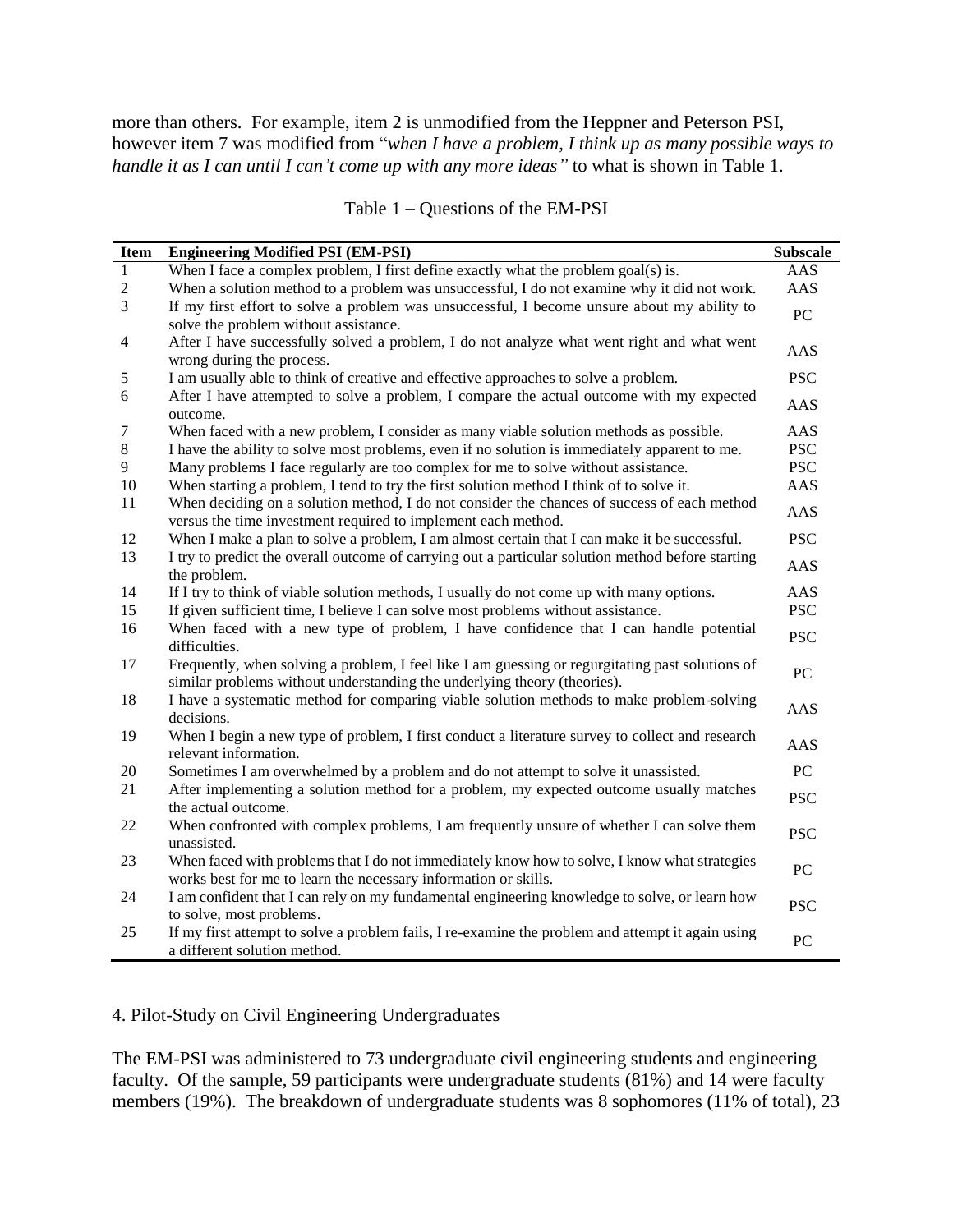juniors (32% of total), and 28 seniors (38% of total). 50 of the participants were male (68%) and 23 were female (32%). The majority of the undergraduate students, 85%, had attended public high-schools before attending WSU, 12% attended private high-schools, and 3% were homeschooled. Of the undergraduate students, 17% have at least one parent or guardian that is an engineer. Of the faculty members, 13 had completed PhD degrees and one had completed a M.S. degree (architecture faculty where M.S. is typically the terminal degree).

The reliability of the survey was assessed using the widely utilized Cronbach's alpha, which measures inter-item correlation to scale items. A standard of 0.7 for Cronbach's alpha was used to indicate that the results were acceptably reliable [16] and all the EM-PSI subscales exceeded the minimum standard. The Cronbach alphas for PSC, AAS, and PC were 0.795, 0.779, and 0.742, respectively. Test-retest reliability was not determined for the EM-PSI, but many original PSI studies show it to be reliable [6].

A Wald ANOVA with post-hoc tests using the methods of Westfall [17] is still pending, therefore finalized results are not ready for presentation. However, initial analysis seems to show that there are significant differences in EM-PSI score and subscale scores between the faculty and undergraduate students. This suggests that faculty have a greater perception of their problem solving ability than undergraduates. The post-hoc tests will determine if class year, gender, type of high-school education, and/or having parents that are engineers have any statistical correlation to the EM-PSI. Establishing an average EM-PSI score for faculty members also provides a "high-water mark" that can be used to evaluate student scores in a relative manner. For example, if the average faculty EM-PSI and AAS was 100 and 45, respectively. Then the EM-PSI was given to a group of undergraduate engineering students whose average EM-PSI was 82, but most of the difference came from the AAS subscore which was 30, it would suggest that student perceptions are to avoid challenging problems rather than approach them. This could be remedied in the curricula by introducing more open-ended type design problems.

### 5. Conclusions

The intent of the EM-PSI is to provide faculty with quantitative data on student perceptions of their problem-solving and critical thinking ability as they progress through an engineering program. If the EM-PSI score is administered annually and coupled with an evaluation of student grades, it may help to guide curricular and pedagogical interventions. For example, tracking student GPA, or in-major GPA, plus EM-PSI score will help identify increases in technical mastery (measured by GPA) and problem-solving ability (EM-PSI) from year-to-year.

The future direction of this research is to administer the EM-PSI to a larger group of students linearly over multiple years to track EM-PSI score for a consistent group of students. This will help shed light on the development of problem-solving skill and possibly which subscales increase at faster or slower rates than other subscales. Additionally, future studies will address the test-retest reliability and gather sufficient data to re-analyze the component factor analysis. The last part of the future research direction is to involve multiple Universities to try and capture regional and cultural differences in problem-solving perceptions and development.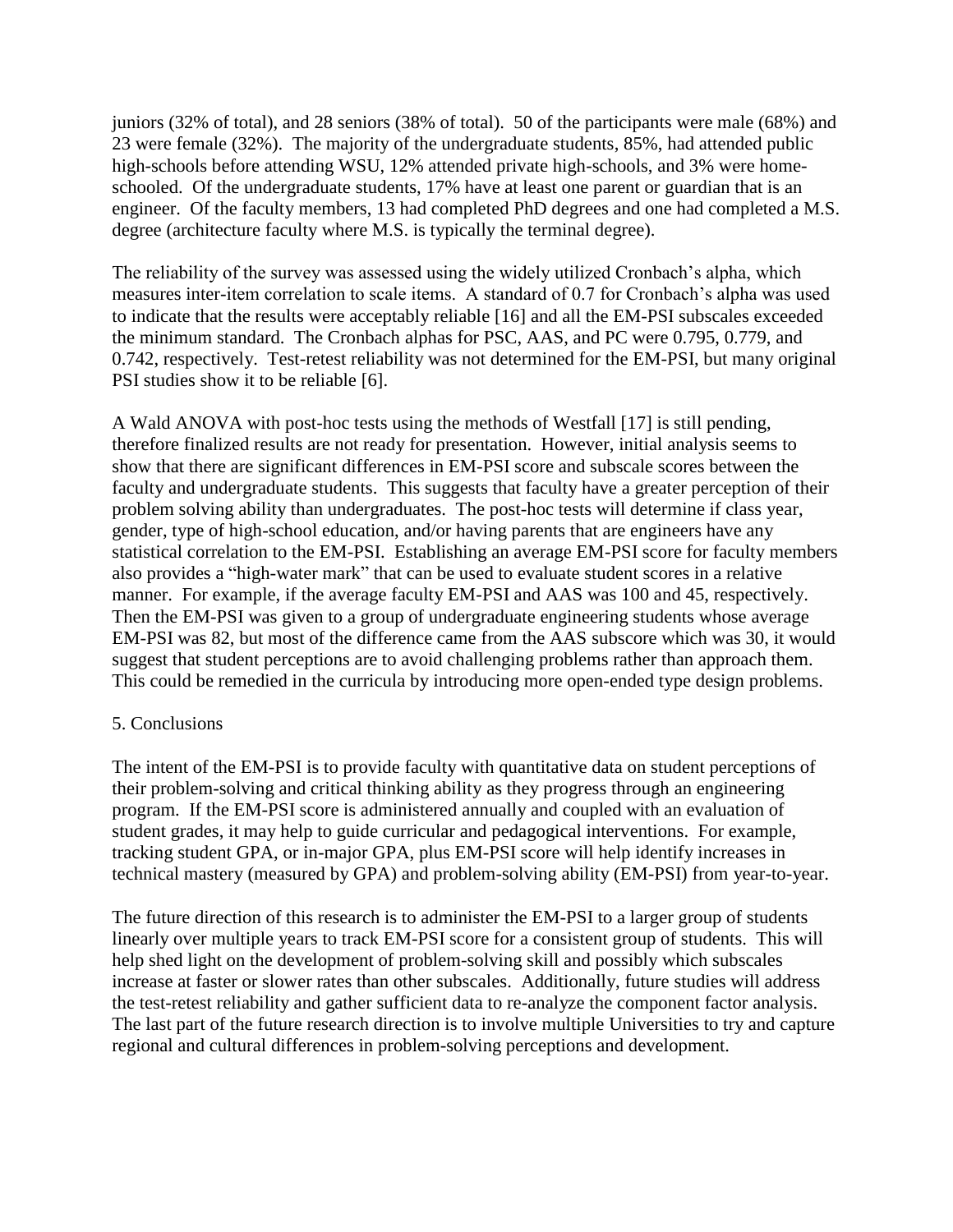#### Acknowledgements

This work was made possible by the Samuel H. and Patricia W. Smith Teaching and Learning Grant at Washington State University.

### References

- [1] R. Clarke, H. B. Gelatt, and L.Levine, "A decision-making paradigm for logical guidance research, *Personnel and Guidance Journal,* vol. 44, pp. 40-51, 1965.
- [2] J. Dewey, *How we think,* New York, NY: Heath, 1933.
- [3] R. M. Gagne, "Problem solving," in *Categories of human learning,* A. W. Melton, Ed. New York: Academic Press, 1964.
- [4] N. J. McNeil, E. P. Douglas, M. K. Ljunberg, D. J. Therriault, and I. Krause, "Undergraduate students' beliefs about engineering problem solving," *Journal of Engineering Education,* vol. 105, no. 4, pp. 560-584, 2017.
- [5] E. P. Douglas, M. K. Ljunberg, N. J. McNeil, Z. T. Malcolm, and D. J. Therriault, "Moving beyond formulas and fixations: solving open-ended engineering problems," *European Journal of Engineering Education*, vol. 37, no. 6, pp. 627-651, 2012.
- [6] P.P. Heppner, and C. H. Petersen, "The development and implications of a personal problem solving inventory," *Journal of Counseling Psychology,* vol. 29, pp. 66-75, 1982.
- [7] H. Tsai, "Development of an inventory of problem-solving abilities of tertiary students majoring in engineering technology," *World Transactions on Engineering and Technology Education,* vol. 8, no. 3, pp. 268 – 272, 2010.
- [8] P.P Heppner, T. E. Witty, and W. A. Dixon, "Problem-solving appraisal and human adjustment: A review of 20 years of research using the problem solving inventory," *Counseling Psychologist*, vol. 32, pp. 344-428, 2004.
- [9] Y.P. Huang, and L. Y. Flores, "Exploring the validity of the Problem-Solving Inventory with Mexican American high-school students," *Journal of Career Assessment,* vol. 19, no. 4, pp. 431-441, 2011.
- [10] N. Kourmousi, V. Xythali, M. Theologitou, and V. Koutras, "Validity and Reliability of the Problem Solving Inventory (PSI) in a Nationwide Sample of Greek Educators," *Social Sciences*, vol. 5, no. 25, 2016.
- [11] L. Nota, P. P. Heppner, S. Soresi, M. J. Heppner, "Examining cultural validity of the Problem-Solving Inventory (PSI) in Italy," *Journal of Career Assessment,* vol. 17, no. 4, pp. 478-494, 2009.
- [12] S. O. Salami, and A. O. Aremu, "Relationship between problem-solving ability and study behavior among school-going adolescents in southwestern Nigeria," *Electronic Journal of Research in Educational Psychology*, vol. 4, pp. 139-154, 2006.
- [13] P.P. Heppner, and C. E. Baker, "Applications of the Problem-Solving Inventory," *Measurement & Evaluation in Counseling & Development*, vol. 29, no. 4, pp. 229, 1997.